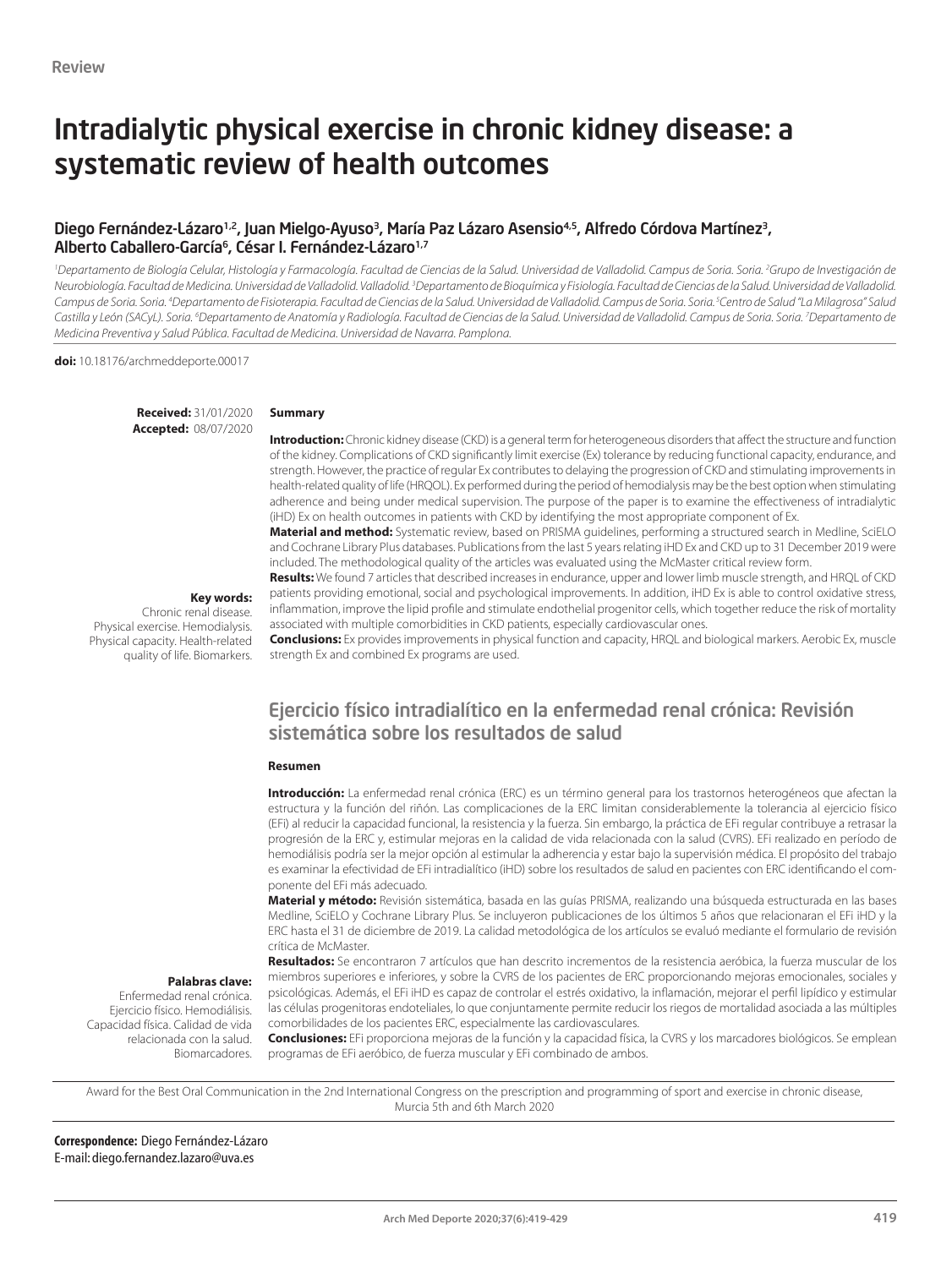# Introduction

Chronic kidney disease (CKD) is a general term covering heterogeneous disorders that affect the structure and function of the kidneys. CKD is classified according to the states of seriousness, which are assessed using the glomerular filtration rate (GFR), albuminuria, and clinical diagnosis (cause and pathology)<sup>1</sup>.

In CKD, the increase of oxidative stress (OS), generalised inflammation, metabolic acidosis, uraemic syndrome, hormonal and haematological alterations, directly affect the cardiovascular system, the skeletal muscle, bone structure, the nervous system and haematopoiesis, considerably limiting tolerance to physical exercise (iPE) by reducing functional capacity, resistance, and strength<sup>2,3</sup>. For these reasons, CKD patients have been dissuaded from performing iPE as it could cause added deterioration to renal function resulting from a reduction of blood flow to the kidneys and increased proteinuria<sup>4</sup>. However, physical inactivity is the cause and effect of the progression of CKD because it directly contributes to the decrease in GFR<sup>5</sup>.

It has been reported that the regular practice of iPE establishes changes to the renal haemodynamic<sup>1</sup> as a result of increased cardiac output, increased heart rate and greater venous return, which potentially contributes to slowing the progression of CKD<sup>6</sup>. iPE for patients with CKD subject to HD can be performed at two different times, interdialytic and intradialytic (iHD)<sup>7</sup>. iHD iPE performed in the HD period is the best option for CKD patients undergoing HD, because extra time is not required as iPE and HD are performed simultaneously<sup>8</sup>. Furthermore, patients are under medical supervision, which means any complication can be detected and treated at the time<sup>9</sup>. iHD iPE can increase blood flow to the muscles, enabling the elimination of solutes and toxic agents with a better performance for dialysers<sup>10</sup>. iHD iPE also stimulates sweat and respiratory activity, increasing the elimination of excess body fluids and products deriving from the metabolism, allowing the re-establishment of the homeostasis acid-base<sup>9</sup>. This way, iPE during HD could reduce the physiological and psychological impact of treatment on patients, leading to better conditions during the wait for a future transplant<sup>11</sup>... However, iPE is not free from complications in CKD patients undergoing HD, increasing the risk of suffering a fracture due to alterations of the bone metabolism, and mortality through cardiovascular accident<sup>12</sup>.

In Spain, there are currently no standardised and/or documented programmes for iHD iPE. Therefore, we intend to determine the potential effects of iHD iPE on health outcomes (linked to physical function, HRQOL and biological markers), aiming to identify the most suitable iPE component.

# Material and methods

# Search strategy

This study is a systematic review that focuses on the impact of performing iHD iPE on CKD patients. It was performed following specific

#### **Table 1. Databases used and key words entered for each of the searches.**

| Search number | <b>Database</b>                                         | <b>Search term</b>                                                  |
|---------------|---------------------------------------------------------|---------------------------------------------------------------------|
|               | Medline (PubMed)<br>/ Cochrane library<br>plus / SciELO | Chronic kidney disease AND<br>hemodialysis AND physical<br>exercise |
| $\mathcal{P}$ | Medline (PubMed)<br>/ Cochrane library<br>plus / SciELO | Chronic kidney disease AND<br>hemodialysis AND physical<br>activity |
|               | Medline (PubMed)<br>/ Cochrane library<br>plus / SciELO | Chronic kidney disease AND<br>hemodialysis AND physical<br>training |

methodological guidelines, Preferred Reporting Items for Systematic Review and Meta-Analyses (PRISMA)13, and the PICOS question model to define the inclusion criteria: D (demographic): "patients with chronic kidney disease undergoing haemodialysis", I (intervention): "performing intradialytic physical exercise", C (comparison): "same conditions with/ without physical exercise", O (outcomes): "Physical, biological and quality of life modifications induced by undertaking physical exercise programmes", S (study design): "controlled design without placebo".

A search was carried out structured on the following electronic databases: Medline (PubMed), SciELO and Cochrane Library Plus. Publications from the previous 5 years were included, linking iHD iPE and CKD, to 31st December 2019. The search criteria included a mixture of Medical Subject Headings (MeSH), and free text words for key concepts related to CKD and iPE (Table 1).

# Inclusion and exclusion criteria

To select the studies, the following inclusion criteria were applied: i) Represent a well-designed experiment that included iPE in patients with CKR undergoing HD; ii) Performing iHD iPE; iii) An identical situation of patients with CKD without performing iPE; iv) Documents with a publication date within the past 5 years; v) Publications whose study subjects were humans aged over 18 years with CKD; vi) Languages were restricted to English, German, French, Italian, Spanish and Portuguese. The exclusion criteria applied were: i) Publications not related to CKD and iPE; ii) Duplicate documents, iii) Studies published more than 5 years ago; iv) Not performed on humans with CKD; v) No filter applied regarding previous level of physical condition, or capacity to perform physical activity; vi) The studies were narrative or systematic reviews; vii) Articles with poor methodological quality were excluded, ≤8 points in accordance with the McMaster14 critical review formula for quantitative studies.

# Methodological quality assessment

The methodological quality of the articles was assessed using the McMaster<sup>14</sup> critical review formula. Points were obtained varying from 11 to 15 points, representing a minimum methodological quality of 68.8% and a maximum of 93.8%. Of the 7 studies, 5 achieved "very good"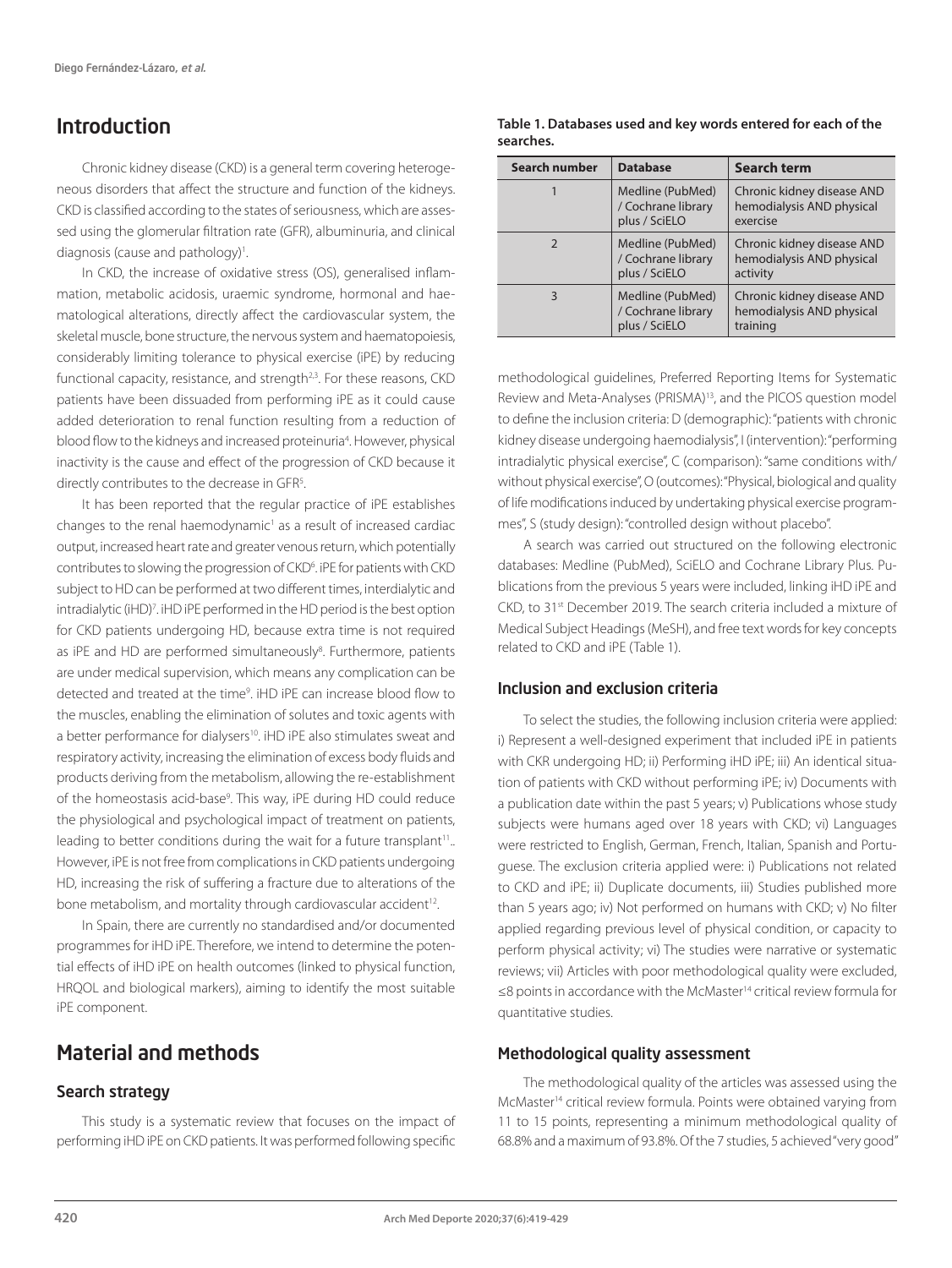| <b>Reference</b>                    |                |   |   |                 |              |          |              | <b>Ítems</b>   |   |                |              |                |                |    |          |              | <b>TS</b> | $\%$ | <b>MQ</b> |
|-------------------------------------|----------------|---|---|-----------------|--------------|----------|--------------|----------------|---|----------------|--------------|----------------|----------------|----|----------|--------------|-----------|------|-----------|
|                                     |                | 2 | 3 | $\overline{4}$  | 5            | 6        |              | 8              | 9 | 10             | 11           | 12             | 13             | 14 | 15       | 16           |           |      |           |
| Abreu et al. <sup>20</sup> 2017     |                |   |   |                 |              |          |              |                |   | $\mathbf{1}$   | $\mathbf{0}$ | $\overline{0}$ |                |    |          |              | 14        | 87.5 | VG        |
| Anding et al. <sup>6</sup> 2015     |                |   |   |                 |              | $\Omega$ |              |                |   |                |              |                | $\Omega$       |    |          |              | 14        | 87.5 | VG        |
| Chan et al. <sup>15</sup> 2016      |                |   |   |                 | $\mathbf{0}$ |          |              |                |   | $\mathbf{1}$   |              | $\overline{0}$ |                |    |          |              | 15        | 93.8 | E         |
| Cho et al. <sup>16</sup> 2018       |                |   |   |                 | $\mathbf{0}$ |          |              |                |   | $\mathbf{1}$   |              |                | $\mathbf{0}$   |    |          | $\mathbf{0}$ | 13        | 81.3 | VG        |
| Groussard et al. <sup>17</sup> 2015 |                |   |   |                 |              | $\Omega$ |              |                |   |                |              |                | $\Omega$       |    |          |              | 14        | 87.5 | VG        |
| Liao et al. <sup>18</sup> 2016      |                |   |   |                 |              | $\Omega$ | $\mathbf{1}$ |                |   |                |              |                | $\Omega$       |    |          |              | 14        | 87.5 | VG        |
| Wu et al. <sup>19</sup> 2014        |                |   |   |                 |              | $\Omega$ | $\mathbf{1}$ |                |   | $\mathbf{1}$   | $\mathbf{0}$ | $\overline{0}$ | $\mathbf{0}$   |    | $\Omega$ |              | 11        | 68.8 | G         |
| T                                   | $\overline{7}$ |   |   | 10 <sup>°</sup> | 5            |          |              | $\overline{7}$ |   | $\overline{7}$ | 5            | $\overline{4}$ | $\overline{2}$ | 7  | 6        | 6            |           |      |           |

#### **Table 2. Methodological quality assessment.**

T: total items completed; TS: total items completed by study.

1: Criteria fulfilled; 0: Criteria not fulfilled.

MQ: Methodological quality (poor ≤8 points; acceptable 9-10 points; good 11-12 points; very good 13 -14 points; excellent ≥15).

#### **Table 3. Articles found in the different databases.**

| Search term                                                  | No. articles after<br>applying filters | No. articles after<br>reading title | No. articles after<br>reading abstract | <b>Articles</b><br>selected |
|--------------------------------------------------------------|----------------------------------------|-------------------------------------|----------------------------------------|-----------------------------|
| Chronickidney disease AND hemodialysis AND physical exercise | 61                                     |                                     |                                        | $\overline{4}$              |
| Chronickidney disease AND hemodialysis AND physical activity | 66                                     |                                     | 4                                      |                             |
| Chronickidney disease AND hemodialysis AND physical training | 41                                     |                                     |                                        |                             |

#### **Figure 1. Study selection.**



quality, 1 "good", and 1 study achieved "excellent" (Table 2). None of the studies were excluded for not reaching the minimum quality threshold.

# Results

#### Study selection

The search threw up 168 articles, after applying the corresponding filters (Table 3). After reading the title and the summary, 15 articles were chosen, of which 2 were excluded as they were studies without intervention, and 2 for not fulfilling the corresponding data. The complete texts of the 11 remaining publications were assessed in adherence to the inclusion criteria, based on which 2 studies were eliminated for not performing iHD iPE and 2 for performing another type of dialysis. This way, 7 articles were obtained for inclusion in this systematic review (Figure 1).

#### Results measured

Table 4 includes information about the study source data (including authors and year of publication), study type, dialysis, stage of the CKD, type and performance protocol of the iHD iPE. Tables 5a, 5b and 5c display information about the assessment tests, results and conclusions of the health markers analysed in CKD patients in HD.

# **Discussion**

The studies included in this work are controlled trials that are considered suitable for examining whether there is a cause-effect relationship between performing iPE and possible benefits on CKD patients during HD. The most relevant results of this systematic review reveal that iPE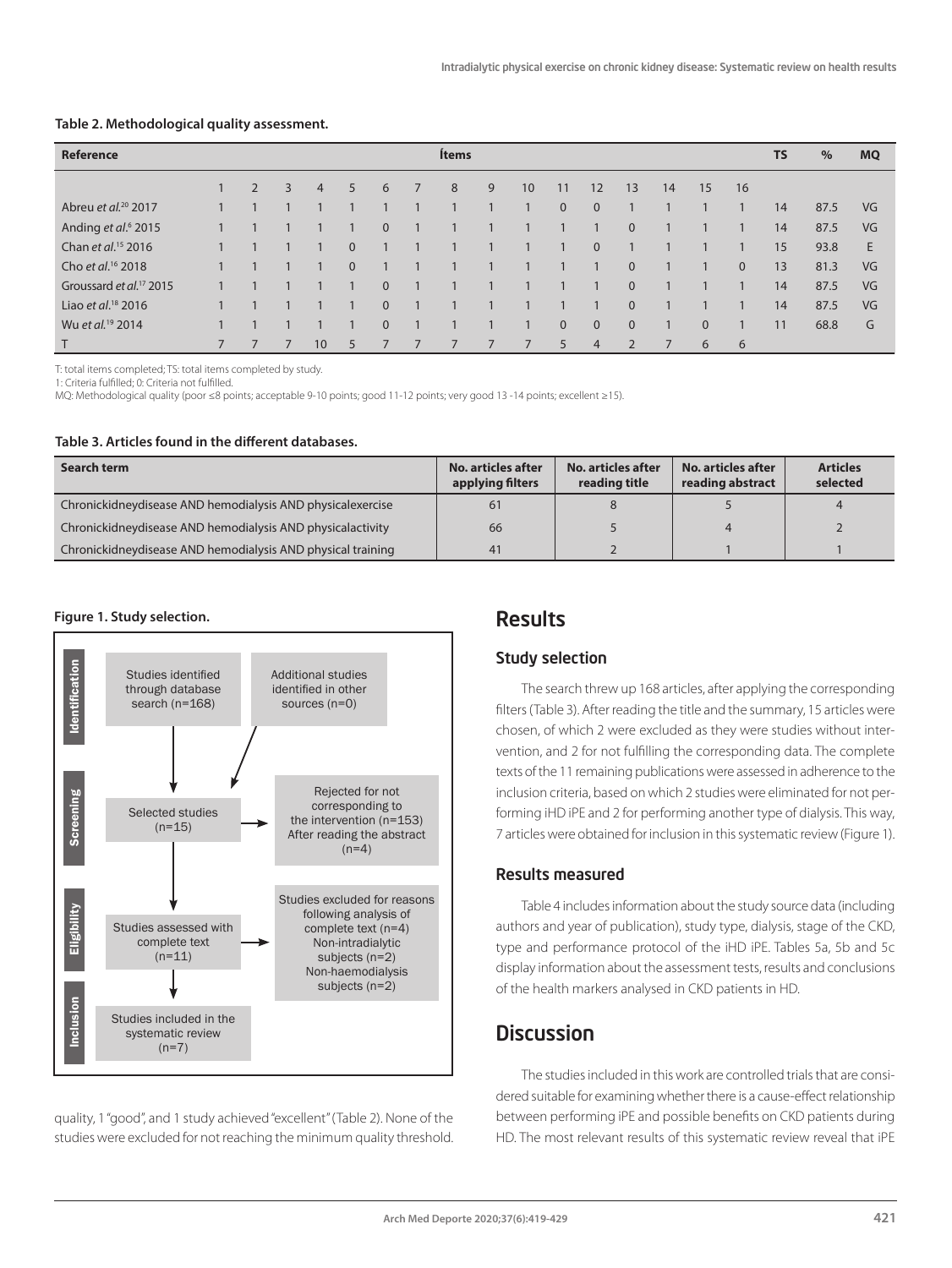programmes significantly improve aerobic resistance, strength and physical function<sup>6,15-19</sup>. Furthermore, these programmes improve HRQOL significantly in the physical, social and psychological sub-scales6,15,16,19,20 and even in quality of sleep (QS)<sup>16</sup>. iPE also had a positive influence on some biological markers linked to: OS, inflammatory status, lipid profile, blood pressure and endothelial regenerative capacity17,18,20. To provide

| Table 4. Summary of the general study characteristics included in the review that research the impact of physical exercise on patients |
|----------------------------------------------------------------------------------------------------------------------------------------|
| with chronic kidney disease in haemodialysis.                                                                                          |

| <b>Author</b>                      | <b>Demographic</b>                                                                                                                                                                                                                                    | <b>Study type</b>                                                                                                                              | <b>Dialysis</b>                                                                                         | Chronic<br>kidney disea-<br>se study                         | <b>Type of intradialytic</b><br>exercise                                                                                                                                               | <b>Performance protocol</b>                                                                                                                                                                                                                                                                                                                                                                                                                                                                                          |
|------------------------------------|-------------------------------------------------------------------------------------------------------------------------------------------------------------------------------------------------------------------------------------------------------|------------------------------------------------------------------------------------------------------------------------------------------------|---------------------------------------------------------------------------------------------------------|--------------------------------------------------------------|----------------------------------------------------------------------------------------------------------------------------------------------------------------------------------------|----------------------------------------------------------------------------------------------------------------------------------------------------------------------------------------------------------------------------------------------------------------------------------------------------------------------------------------------------------------------------------------------------------------------------------------------------------------------------------------------------------------------|
| Abreu et al. <sup>20</sup><br>2017 | $n=44 > 18$ years<br>CG: n=19 (61.5% <sup>9</sup> , aged<br>42.5±13.5 years and time<br>of dialysis= $70.1 \pm 49.9$<br>months).<br>iPEG: n=25 (54.5% º, aged<br>45.7±15.2 years and time<br>of dialysis=71.2±45.5<br>months)<br>iPEG adherence 78.1% | Randomised<br>control<br>Patients with<br>co-morbidities<br>that impeded the<br>practice of iPE<br>were excluded                               | 3 sessions*<br>week.<br>3-4 hours<br><b>Blood</b><br>flow: 250 mL/<br>min and<br>dialysed 500<br>mL/min | Stage IV<br>Maintenance<br>dialysis $> 6$<br>months          | Strength<br><b>Exercise LL</b><br>3 months, 3 times/<br>week<br>(36 sessions), 30<br>minutes in the 2nd<br>half hour of dialysis                                                       | 3 * 10 repetitions in 4 different<br>exercises with anklets and<br>elastic bands (Theraband®)<br>on LL.<br>Load:<br>Theraband:1.6/10kg<br>Mvts ankle: 1/12 kg<br>Intensity: 60% of 1RM                                                                                                                                                                                                                                                                                                                               |
| Anding et al. <sup>6</sup><br>2015 | $n=46$<br>22 º and 24 %<br>$63.2 \pm 16.3$ years<br>3 groups depending on<br>adherence to the iPE<br>sessions<br>High $HA > 80%$<br>Medium MA 60-80%<br>Low LA $< 60\%$<br>iPEG adherence 78.1%                                                       | Controlled - Non<br>randomised<br>monocentric<br>Patients with<br>co-morbidities<br>that impeded the<br>practice of iPE<br>were excluded       | 4-5 hours<br>3 times/week.                                                                              | Stage IV.<br>Maintenance<br>dialysis $> 3$<br>months         | Strength UL/LL and<br>resistance 30 minutes<br>* session and 2* week<br>= 60 minutes week<br>during the first 2<br>hours of dialysis<br>1 year (104 sessions).                         | Strength: 8 muscle groups.<br>2* series of 1 minute and 1<br>minute rest. Customised load<br>calculated by the repetition<br>rate $(R)$<br>UL weights of 0.5-4 kg<br>LL elastic bands of different<br>resistances.<br>Resistance: stationary cycling<br>on supine cycloergometer<br>(MOTOmed2) work on<br>customised pulsations<br>calculated using the Karvonen<br>method.                                                                                                                                          |
| Chan et al. <sup>15</sup><br>2016  | $n=22>40$ years<br>$(59\% \, \sigma, 71 \pm 11 \, \text{years})$<br>iPE adherence 71.2% ±<br>23.3%                                                                                                                                                    | Controlled crosso-<br>ver non randomi-<br>sed trial<br>Patients with<br>co-morbidities<br>that impeded the<br>practice of iPE<br>were excluded | 3 hours<br>3 times/week.                                                                                | Stage IV.<br>Maintenance<br>dialysis $> 3$<br>months         | iHD progressive<br>strength training<br>3 times/week. 30<br>minutes during the<br>1st half of HD.<br>12 weeks<br>36 sessions                                                           | 2 * Strength exercises on UL<br>biceps, deltoids and triceps.<br>Pre-dialysis vascular access<br>arm, intradialysis non-vascular<br>access arm<br>3 * Strength exercises on LL<br>quadriceps and hamstrings<br>Load: between 2.5-59 kg<br>Mode: Unilateral and bilateral                                                                                                                                                                                                                                             |
| Cho et $al.^{16}$<br>2018          | n=57 26♂ and 31 ♀<br>Not hospitalised in the<br>past 3 months.<br>4 groups:<br>CG control n=13<br>AW aerobic iPE n=15<br>RE iPE strength n=14<br>CE iPE $n=15$ aerobic $+$<br>strength<br>iPE adherence 81%                                           | Randomised<br>control<br>Patients with<br>co-morbidities<br>that impeded the<br>practice of iPE<br>were excluded                               | 3 times/<br>week                                                                                        | Stage IV.<br>Maintenance<br>haemodialysis<br>$\geq 6$ months | - AW<br>$-RE$<br>$-CE$<br>5 min warm-up $+$<br>30 min main part +<br>5-minute cool-down<br>Performed in the first<br>2 hours of dialysis.<br>12 weeks 3 times/<br>week.<br>36 sessions | AW: stationary cycling on<br>supine cycloergometer<br>(SP2100R) with an intensity of<br>60-70% of maximum capacity.<br>11-13 Borg Scale 15 points.<br>RE: supine or seated position<br>with elastic resistance bands<br>(Theraband®) and soft weights<br>on LL (quadriceps, vastus<br>lateralis, adductor and femoral<br>biceps) and UL (biceps brachii,<br>triceps and deltoids) 3 series *<br>10-15 repetitions.<br>Pre-dialysis vascular access<br>arm, intradialysis non-vascular<br>access arm<br>$CE: AW + RE$ |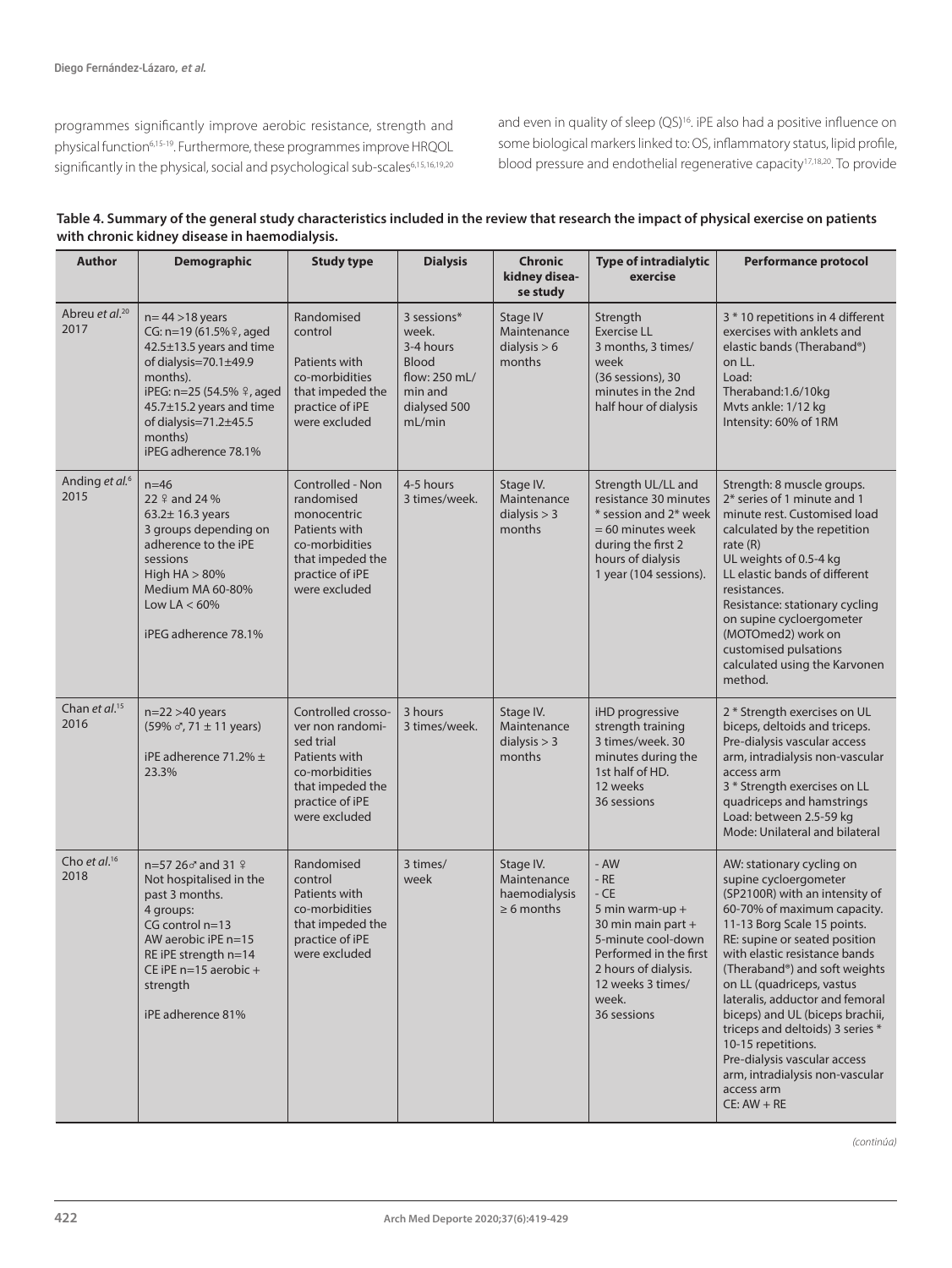| <b>Author</b>                   | <b>Demographic</b>                                                                                                 | <b>Study type</b>                                                                                                | <b>Dialysis</b>                                                                                                 | <b>Chronic</b><br>kidney disease<br>study                 | <b>Type of intradialytic</b><br>exercise                                                                                                                                                         | <b>Performance protocol</b>                                                                                                                                                                            |
|---------------------------------|--------------------------------------------------------------------------------------------------------------------|------------------------------------------------------------------------------------------------------------------|-----------------------------------------------------------------------------------------------------------------|-----------------------------------------------------------|--------------------------------------------------------------------------------------------------------------------------------------------------------------------------------------------------|--------------------------------------------------------------------------------------------------------------------------------------------------------------------------------------------------------|
| Groussard et<br>$al.^{17}$ 2015 | $n=20$ 15 $\sigma$ and 5 $\frac{9}{2}$<br>Age 20-85 years<br>$CG n=10$<br>$iPEG n=10$<br>iPE adherence 80%         | Randomised<br>control<br>Patients with<br>co-morbidities<br>that impeded the<br>practice of iPE<br>were excluded | 3 times/week                                                                                                    | Stage IV.<br>Maintenance<br>haemodialysis<br>$>$ 2 years  | <b>AW</b><br>3 days/week.<br>5 min warm-up $+30$<br>min main part $+5$<br>min cool-down<br>Performed in the first<br>2 hours of dialysis.<br>3 months (12 weeks)<br>3 times/week.<br>36 sessions | AW: stationary cycling on supi-<br>ne cycloergometer (Oxycycle)<br>with an intensity of 55-60%<br>of maximum capacity and<br>frequency of 50 rpm.                                                      |
| Liao et $al^{18}$<br>2016       | $n=40.23$ and $17\sigma$<br>Age $62 \pm 8$ years<br>$CG n=20$<br>$iPFG n=20$<br>iPE adherence not<br>specified     | Randomised<br>control<br>Patients with<br>co-morbidities<br>that impeded the<br>practice of iPE<br>were excluded | 3 times/<br>week<br>4 hours/<br>Session                                                                         | Stage IV.<br>Maintenance<br>haemodialysis<br>$> 6$ months | <b>AW</b><br>3 days/week.<br>5 min warm-up +<br>20 min main part<br>$+5$ min cool-down<br>Performed in the first<br>2 hours of dialysis. 3<br>months (12 weeks)<br>3 times/week, 36<br>sessions  | AW: stationary cycling on a<br>supine cycloergometer. With<br>an intensity of 12-15 on the<br><b>Borg Scale</b>                                                                                        |
| Wu et $al^{19}$<br>2014         | $n = 6555$ and $10\frac{9}{3}$<br>CG n= 33 44 (41-50) years<br>iPEG n= 32 45 (37-48)<br>years<br>iPE adherence 84% | Randomised<br>control<br>Patients with<br>co-morbidities<br>that impeded the<br>practice of iPE<br>were excluded | 3 times/<br>week<br>4 hours/<br>Session<br><b>Blood</b><br>flow: 250mL/<br>min and dialy-<br>sed 500 mL/<br>min | Stage IV.<br>Maintenance<br>dialysis $> 3$<br>months.     | <b>AW</b><br>5 min warm-up 10-15<br>min main part<br>during HD 3 times/<br>week, 12 weeks 36<br>sessions                                                                                         | AW: Stationary cycling on a<br>supine cycloergometer with an<br>intensity of 12-16 on the Borg<br>scale associated to energy<br>between 70-100 kcal and an<br>increased heart rate of 20<br>beats/min. |

CG: control group; iPEG: physical exercise group; iPE: physical exercise; ? female; or: male; iHD: intradialytic; HA: high adherence; MA: medium adherence; LA: low adherence; AW: aerobic; RE: strength CE: aerobic + strength; mL: millilitres; min: minutes; \*: multiplication symbol

a clearer analysis, the variables included in this systematic review were grouped as follows.

# Intradialytic physical exercise

Before applying an iHD iPE programme, it is vital to establish the time of performance, duration, intensity and iPE modality. In this respect, iHD iPE was performed in the first half<sup>15</sup> or within the first two hours<sup>6,16-18,20</sup> of the HD, mainly due to the hypothetical risks of iPE, given that it could exacerbate haemodynamic instability and/or the appearance of muscle cramps during the final stages of an HD session<sup>7</sup>. iPE usually triggers an increase in blood pressure, as well as posterior hypotension, which is the greatest concern, as presumably this could increase the risk of adverse ischaemic episodes, in particular during the final stage of CKD when the total volume of blood is reduced by ultrafiltration with the iHD iPE<sup>21,22</sup>. Only Chan *et al*.<sup>15</sup> reported a single adverse effect on one patient, with dizziness associated to hypotension in 1 of the 401 sessions carried out, entailing a risk of 0.25%. Liao *et al*. 18 reported modulations in systolic, diastolic blood pressure and in heart rate after 3 months of iHD aerobic cycling training, during the prior basal period iPE18, which could reduce the symptoms associated with hypotension from the HD. At the time the iPE of the studies analysed was performed, it was probably based on a study carried out by Moore *et al*. 23, which revealed that moderate intensity iPE was well tolerated during the first and second hour of treatment, but not during the third hour due to the hypotension associated with the drop in blood pressure, systolic volume and cardiac output. Conversely, a recent study by Jeong *et al*. 24 found no differences in the iHD haemodynamic parameters between the first or third hour of HD, which would indicate the safety of iHD iPE even when performed during the last hours of HD. Therefore, the patient could be given the opportunity to choose the time to perform iPE, stimulating adherence to the iPE programme.

The deteriorated state of health of patients with CKD undergoing HD does not allow for iPE programmes with overly long sessions, therefore 30 minutes has been established as the most appropriate length for the main part of the session<sup>6,15-17,20</sup>, though Liau et al.<sup>18</sup> and Wu et *al.*19 performed shorter sessions. Some studies also included a previous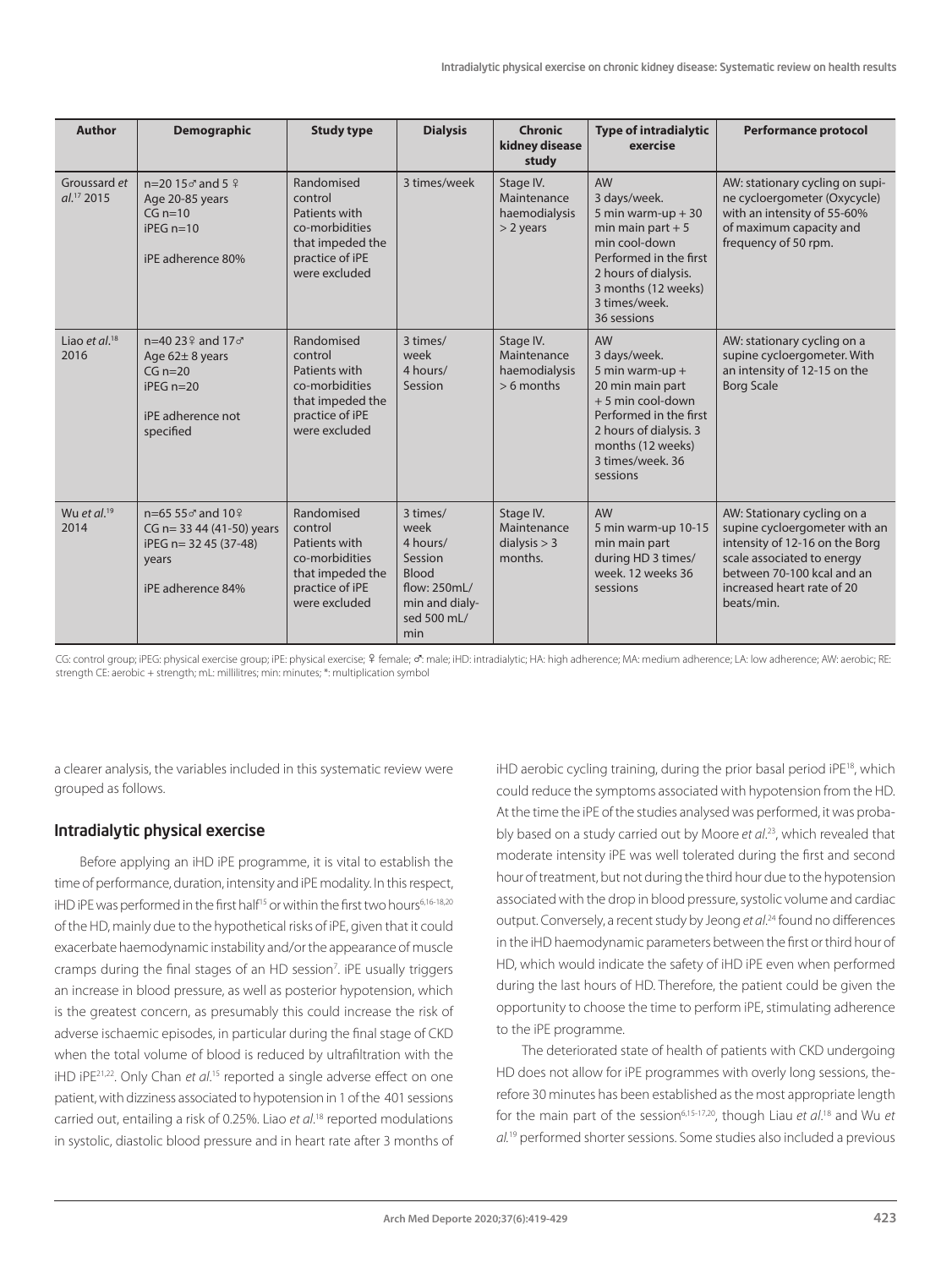#### **Table 5a. Summary of the assessment tests, results and conclusions of the physical function and capacity markers of the studies included in the review that research the impact of physical exercise on patients with chronic kidney disease in haemodialysis.**

| <b>Author</b>                          | <b>Demographic</b>                                                                                                                                                                                       | <b>Assessment</b>                                                                                                                                                                                                                        | <b>Results</b>                                                                                                                                                                                                                                                                                                                                                             | <b>Conclusions</b>                                                                                                                                                                                                            |
|----------------------------------------|----------------------------------------------------------------------------------------------------------------------------------------------------------------------------------------------------------|------------------------------------------------------------------------------------------------------------------------------------------------------------------------------------------------------------------------------------------|----------------------------------------------------------------------------------------------------------------------------------------------------------------------------------------------------------------------------------------------------------------------------------------------------------------------------------------------------------------------------|-------------------------------------------------------------------------------------------------------------------------------------------------------------------------------------------------------------------------------|
| Anding et al. <sup>6</sup><br>2015     | $n = 46$<br>22 º and 24 o'<br>$63.2 \pm 16.3$ years<br>3 groups depending on<br>adherence to the iPE sessions<br>High $HA > 80\%$<br>Medium MA 60-80%<br>Low LA $< 60\%$<br>Average iPEG adherence 78.1% | Strength: 8 muscle groups<br>Maximum strength tests<br>(maximum no. of exercise<br>repetitions).<br>Resistance: average power (w)<br>Physical function:<br>- 6 min walking test<br>- timed up and go test<br>- sit to stand test (STS60) | Strength $\uparrow^*$ HA (120%) and<br>MA (40-50%) LL: extension<br>of leg, adductor, abductor<br>and abdomen. UL: biceps<br>and triceps.<br>Resistance: 1 <sup>*</sup> HA (55%) and<br>MA (45%)<br>Physical function 1 <sup>*</sup> 11-31%<br>$n = 46$<br>•6 min walking test $\uparrow$<br>timed up and go test $\uparrow^*$<br>•sit to stand test (STS60) <sup>1*</sup> | The iPE strength and resistance<br>programme significantly improved<br>resistance, strength and physical<br>function. Furthermore, it can be<br>integrated into a routine for patients<br>with CKD in HD with high adherence. |
| Chan et al. <sup>15</sup><br>2016      | $n=22>40$ years<br>$(59\% \, \sigma, 71 \pm 11 \, \text{years})$<br>iPE adherence 71.2% ± 23.3%                                                                                                          | Strength (balance machine) on<br>UL and LL<br>Aerobic 6 min walking test                                                                                                                                                                 | Strength 1 <sup>*</sup> LL 1UL<br>6 min walking test $\uparrow$                                                                                                                                                                                                                                                                                                            | Progressive iHD resistance training<br>significantly improved physical<br>health measurements, significantly<br>increasing strength in the LL and UL.<br>Improvements were also observed in<br>the AW component.              |
| Cho et al. <sup>16</sup><br>2018       | n=57 26♂ and 31 ♀<br>Not hospitalised in the past 3<br>months.<br>4 groups:<br>CG control n=13<br>AW aerobic iPE n=15<br>RE iPE strength n=14<br>CE iPE n=15 aerobic + strength<br>iPE adherence 81%     | <b>DPA</b><br><b>EMR</b><br>No. AE*week<br>TAE*day (minutes)<br>No. SE*week<br>MSE*day (minutes)<br>% MVPA<br>PAEE (kcal/day)                                                                                                            | <b>DPA</b><br>EMR $\uparrow^*$ AW and CE / $\uparrow^*$ CE<br>vs. CG<br>No. AE <sup>1</sup> * CE<br>TAET $\approx$<br>N° SE $\downarrow^*$ AW, RE and CE<br>MSE $\downarrow^*$ AW, RE and CE<br>MVPA ↑* CE<br>PAEE $\approx$                                                                                                                                               | iHD iPE, particularly CE, is clinically<br>beneficial to improving DPA and<br>reducing sedentary behaviour in<br>patients with CKD in HD.                                                                                     |
| Groussard et<br>al. <sup>17</sup> 2015 | $n=20$ 15 $\sigma$ and 5 $\frac{9}{2}$<br>Age 20-85 years<br>$CG n=10$<br>$iPEG n=10$<br>iPE adherence 80%                                                                                               | VO <sub>2</sub> peak<br>Peak Power<br>6 min walking test                                                                                                                                                                                 | VO <sub>2</sub> peak ≈ GC y GEFi<br>Peak Power $\approx$ GC y GEFi<br>6 min walking test <sup>1</sup> * GEFi<br>$\approx$ GC                                                                                                                                                                                                                                               | An iHD AW programme is beneficial<br>to physical aptitude by increasing the<br>distance covered during the 6 min<br>walking test, considering the relatively<br>short duration of only 3 months with<br>36 sessions.          |
| Liao et $al.^{18}$<br>2016             | n=40 23 º and 17 o'<br>Edad 62±8 años<br>$GCn=20$<br>GEFi n=20<br>iPE adherence not specified                                                                                                            | 6 min walking test                                                                                                                                                                                                                       | 6 min walking test <sup>1</sup> *GEFi                                                                                                                                                                                                                                                                                                                                      | iHD AW iPE cycling at a moderate<br>intensity improves the aerobic physical<br>condition of CKD patients in HD.                                                                                                               |
| Wu et al. $19$<br>2014                 | $n = 6555$ $\sigma$ and $10\frac{9}{3}$<br>CG n= 33 44 (41-50) years<br>iPEG n=32 45 (37-48) years<br>iPE adherence 84%                                                                                  | <b>Physical Condition</b><br>6 min walking test<br>time taken to walk up and<br>down<br>22 steps<br>sit-to-stand test<br>grip strength test                                                                                              | Physical Condition ≠* iPEG<br>vs CG<br>6 min walking test $\uparrow$ *iPEG<br>time taken to walk up down<br>and 22 steps $\hat{\mathcal{T}}^*$ iPEG<br>sit-to-stand test <sup>1</sup> *iPEG<br>grip strength test <sup>1</sup> *iPEG                                                                                                                                       | Customised iHD iPE significantly<br>improved the physical capacity of CKD<br>patients in a short period of time, and<br>therefore could be used as a simple<br>therapeutic focus with no adverse<br>effects                   |

CG: control group; iPEG: physical exercise group; iPE: physical exercise; º: female; o'': male; HA: high adherence; MA: medium adherence; LA: low adherence; AW: aerobic; RE: strength CE: aerobic + strength; DPA: daily physical activity; LL: lower limbs; UL: upper limbs; EMR: equivalent metabolic rate; No.: number; AE: active episodes; TAE: time of active episodes; SE: sedentary episodes; MSE: mean sedentary episodes; MVPA: moderate/vigorous physical activity; PAEE: iPE energy expenditure; VO2: oxygen consumption; CKD: chronic kidney disease; HD: haemodialysis; iHD: intradialytic.

5-minute warm-up16-19, and further 5 minutes of cool-down after the main part of the iPE<sup>16-18</sup>.

Customising the intensities is considered essential, not only to adapt to physical capacities, but also to align with the CKD evolution of each patient and for other factors associated with the clinical process of HD5. Both aerobic work (AW) and strength work (St) were performed at moderate intensity between 55-70% of the maximum of each patient<sup>16,17,20</sup>, and/or an intensity ranging from 11 to 16 points on Borg's perceived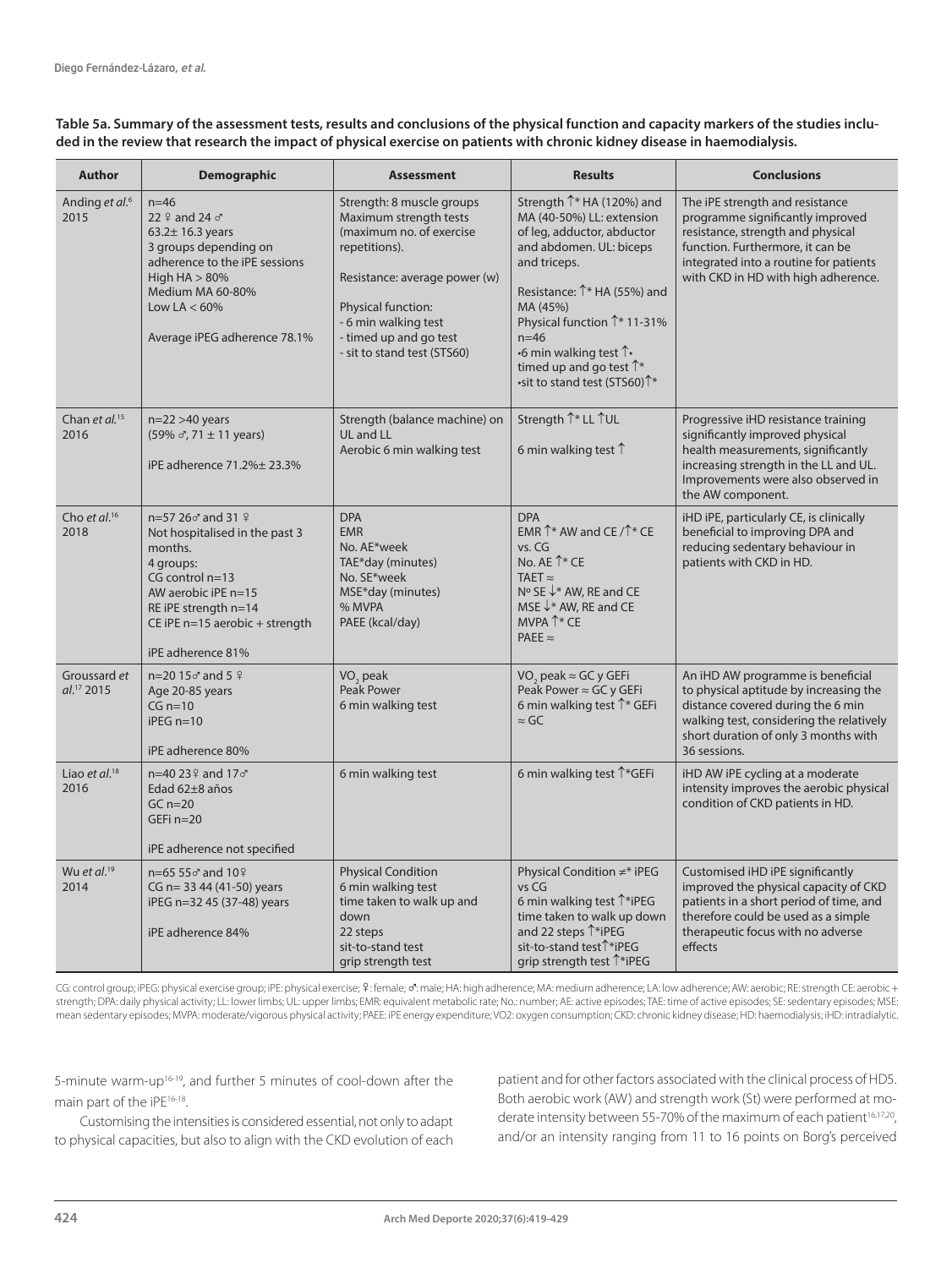| Table 5b. Summary of the assessment, results and conclusions of the quality-of-life markers of the studies included in the review that |
|----------------------------------------------------------------------------------------------------------------------------------------|
| research the impact of physical exercise on patients with chronic kidney disease in haemodialysis.                                     |

| <b>Author</b>                      | Demographic                                                                                                                                                                                                                               | <b>Assessment</b>                                                                                                                                                                 | <b>Results</b>                                                                                                                                                                                                                                                                                                                        | <b>Conclusions</b>                                                                                                                                                                             |
|------------------------------------|-------------------------------------------------------------------------------------------------------------------------------------------------------------------------------------------------------------------------------------------|-----------------------------------------------------------------------------------------------------------------------------------------------------------------------------------|---------------------------------------------------------------------------------------------------------------------------------------------------------------------------------------------------------------------------------------------------------------------------------------------------------------------------------------|------------------------------------------------------------------------------------------------------------------------------------------------------------------------------------------------|
| Abreu et al. <sup>20</sup><br>2017 | $n = 44 > 18$ years<br>CG: n=19 (61.5% º, aged<br>42.5±13.5 years and time of<br>dialysis= $70.1 \pm 49.9$ months).<br>iPEG: n=25 (54.5% º of 45.7±15.2<br>years and time of<br>dialysis= $71.2 \pm 45.5$ months)<br>iPEG adherence 78.1% | QoL test SF-36<br>Physical function<br>Physical limitations role<br>Body pain<br>Vitality<br>General health<br>Mental health<br><b>Mental limitations role</b><br>Social function | QoL $\neq^*$ iPEG vs CG<br>Physical function $\approx$<br>Physical role <sup>1*</sup><br>Body pain $\approx$<br>Vitality $\approx$<br>General health <sup>+*</sup><br>Mental health $\uparrow^*$<br>Mental Role $\approx$<br>Social function $\approx$                                                                                | iPE strength in LL<br>for 3 months contributed to the<br>improvement of QoL in patients<br>with CKD in HD                                                                                      |
| Anding et al. <sup>6</sup><br>2015 | $n = 46$<br>22 $9$ and 24 $\sigma$<br>$63.2 \pm 16.3$ years<br>3 groups depending on adheren-<br>ce to the iPE sessions<br>High $HA > 80%$<br>Medium MA 60-80%<br>Low LA $< 60\%$<br>Average iPEG adherence 78.1%                         | QoL test SF-36<br>Physical function<br>Physical limitations role<br>Body pain<br>Vitality<br>General health<br>Mental health<br>Mental limitations role<br>Social function        | ↑ iPEG QoL SF36<br>Physical function $\uparrow^*$<br>Physical limitations role 1*<br>Body pain $\approx$<br>Vitality $\approx$<br>General health $\approx$<br>Mental health $\approx$<br>Mental limitations role $\hat{\Gamma}^*$<br>Social function $\approx$                                                                        | Improvement of QoL in iPEG<br>assessed using the SF-36 test and<br>significant improvement in the<br>sub-scales of physical function,<br>function of physical/emotional<br>limitations.        |
| Chan et al. <sup>15</sup><br>2016  | $n=22>40$ years<br>$(59\%$ , 71 ± 11 years)<br>iPE adherence 71.2% ± 23.3%                                                                                                                                                                | QoL test SF-36<br>Adverse effects (structured<br>medical questionnaire)                                                                                                           | ↑ QoL SF-36<br>$-\uparrow$ 3 sub-scales:<br>physical, social and emotional<br>$-\sqrt{1}$ sub-scale: depression<br>Of 401 total sessions (n=22) 1<br>patient suffered dizziness: Risk<br>0.25% equivalent to 1/401                                                                                                                    | Progressive iHD resistance<br>training improved QoL.<br>Furthermore, it can be<br>worked into a routine for patients<br>with CKD in HD with a high<br>adherence and with no adverse<br>effects |
| Cho et al. <sup>16</sup><br>2018   | $n=5726$ and 31 $\frac{9}{7}$<br>Not hospitalised in the past 3<br>months.<br>4 groups:<br>$CG$ control $n=13$<br>AW aerobic iPE n=15<br>RE iPE strength n=14<br>CE iPE $n=15$ aerobic + strength<br>iPE adherence 81%                    | QS<br>% MI<br>% F1<br>$% SF = MI + FI$<br><b>TST</b><br><b>WASO</b><br>% SE                                                                                                       | <b>OS</b><br>% MI $\downarrow^*$ AW, RE and CE<br>$\downarrow^* CG$<br>% F1<br>SFI↓ AW and RE<br>$TST \approx$<br>WASO $\approx$<br>% SE $\approx$                                                                                                                                                                                    | iHD iPE, particularly CE, is<br>clinically beneficial to improving<br>SQ in patients with CKD in HD.                                                                                           |
| Wu et $al.^{19}$<br>2014           | $n = 6555$ and $10\frac{9}{3}$<br>CG n=33 44 (41-50) years<br>iPEG n=32 45 (37-48) years<br>iPE adherence 84%                                                                                                                             | QoL<br>KDQOL-SFTM<br>$SF-36$                                                                                                                                                      | QoL $\neq^*$ iPEG vs CG<br>KDQOL-SFTM <sup>1*</sup> iPEG all the items<br>except for: pain, sexual function,<br>work status and CKD load<br>SF-36 $\uparrow$ *iPEG physical function;<br>limitations of physical function;<br>general health; energy/fatigue;<br>sleep; quality of social interac-<br>tion; list of symptoms/problems | Customised iHD iPE significantly<br>improved the QoL of CKD patients<br>in a short period of time, and<br>therefore could be used as a<br>simple therapeutic focus with no<br>adverse effects  |

CG: control group; iPEG: physical exercise group; iPE: physical exercise; ?: female; o': male; HA: high adherence; MA: medium adherence; LA: low adherence; AW: aerobic; RE: strength CE: aerobic + strength; QoL: quality of life; SF-36: short form health test 36 items; QS: quality of sleep; MI: movement index; FI: sleep fragmentation index; SFI: average sleep fragmentation index; TST: total sleep time; WASO: wake after sleep onset; SE: sleep efficiency; KDQOL-SFTM: kidney disease quality of life questionnaire; CKD: chronic kidney disease; HD: haemodialysis; iHD: intradialytic; LL: lower limbs.

exertion scale<sup>16,18,19</sup>. Furthermore, for the St iPE, intensity can also be optimised based on the repetition rate<sup>6</sup> and for AW iPE optimum heart rate could be used following the Karvonen method<sup>6</sup>, or limit the increase to 20 beats between the basal situation and that of the iPE<sup>19</sup>. With regards to the exercise programmes performed, work was performed with AW

resistance<sup>17-19</sup>, St<sup>15,20,</sup> and/or both simultaneously, in so-called combined exercise6,16. AW component iPE performed during HD consisted in stationary cycling on a supine-position cycloergometer<sup>6,16-19</sup>. St exercises with customised loads and with weight<sup>56,15,20</sup> or elastic resistance bands6,16,20, were performed using the upper limb muscles (UL), such as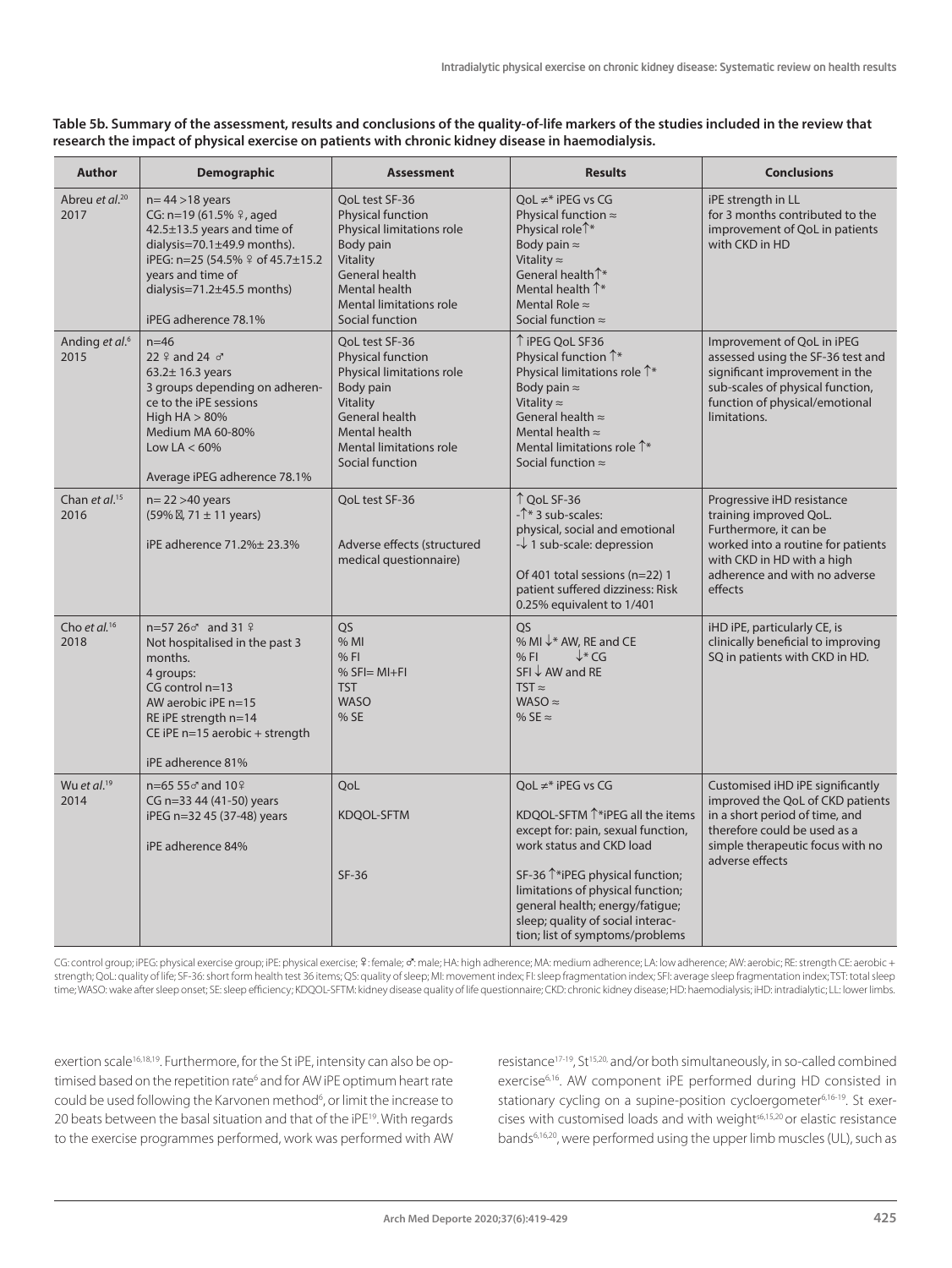| <b>Autor</b>                           | Población                                                                                                                                                                                                                                    | <b>Evaluación</b>                                                                                                                                                                                                                                                       | <b>Resultados</b>                                                                                                                                                                                                                                                                                                                               | <b>Conclusiones</b>                                                                                                                                                                                                                                                                                                                                                                             |
|----------------------------------------|----------------------------------------------------------------------------------------------------------------------------------------------------------------------------------------------------------------------------------------------|-------------------------------------------------------------------------------------------------------------------------------------------------------------------------------------------------------------------------------------------------------------------------|-------------------------------------------------------------------------------------------------------------------------------------------------------------------------------------------------------------------------------------------------------------------------------------------------------------------------------------------------|-------------------------------------------------------------------------------------------------------------------------------------------------------------------------------------------------------------------------------------------------------------------------------------------------------------------------------------------------------------------------------------------------|
| Abreu et al. <sup>20</sup><br>2017     | $n = 44 > 18$ years<br>CG: n=19 (61.5% º, aged<br>42.5±13.5 years and time of<br>dialysis= $70.1 \pm 49.9$ months).<br>iPEG: n=25 (54.5% º, aged<br>45.7±15.2 years and time of<br>dialysis= $71.2 \pm 45.5$ months)<br>iPEG adherence 78.1% | <b>GP<sub>x</sub></b><br>hs-CRP<br>Nrf <sub>2</sub><br>$NF - K\beta$<br>[Nitrite] (µm)                                                                                                                                                                                  | $GPx$ $^*$ iPEG<br>hs-CRP ↓iPEG<br>Nrf2 $\uparrow$ * iPEG<br>$NF$ - $\kappa\beta \approx$ iPEG and $\approx$ CG<br>[Nitrite] (µm) $\downarrow^*$ iPEG                                                                                                                                                                                           | Strength iPE over 3 months exercise<br>induced the expression of Nrf2 and<br>GPx, maintained nitrite levels                                                                                                                                                                                                                                                                                     |
| Groussard et<br>al. <sup>17</sup> 2015 | $n=20$ 15 $\sigma$ and 5 $\frac{6}{3}$<br>Age 20-85 years<br>$CG n=10$<br>$iPEG n=10$<br>iPE adherence 80%                                                                                                                                   | Lipid profile<br>Cholesterol<br><b>HDL</b><br><b>LDL</b><br><b>TG</b><br>Pro/antioxidant activity<br>Ox-LDL<br>GSH/GSSG<br>GPx<br>SOD<br>F <sub>2</sub> IsoP                                                                                                            | Lipid profile<br>Cholesterol ↑ CG ↓iPEG<br>$HDL \approx CG$ and iPEG<br>$LDL \approx CG \downarrow iPEG$<br>TG $\approx$ CG $\downarrow^*$ iPEG<br>Pro/antioxidant activity<br>Ox-LDL $\approx$ GG and iPEG<br>$GSH/GSSG \approx CG$ and iPEG<br>$GPx \approx CG$ and iPEG<br>$SOD \approx CG$ and iPEG<br>F2IsoP $\uparrow$ *CG $\approx$ iPEG | An iHD AW cycling training program-<br>me has beneficial effects on the lipid<br>profile (lowering plasma TG) and avoi-<br>ding the increase of basal oxidation<br>(without worsening the F2IsoP, which<br>is the most reliable and specific marker<br>of lipid peroxidation), considering<br>the relatively short duration of just 3<br>months with 36 sessions on patients<br>with CKD in HD. |
| Liao et $al^{18}$<br>2016              | $n=40.23$ $\frac{9}{2}$ and 17 $\sigma$<br>Age 62±8 years<br>$CG n=20$<br>$iPEG n=20$<br>iPE adherence not specified                                                                                                                         | <b>Blood pressure</b><br><b>Systolic Diastolic</b><br><b>Heart Rate</b><br>Biochemistry<br>iPTH Ca2+ tHcy hs-CRP IL-6<br><b>Albumin Creatine ALT Cho-</b><br>lesterol<br>Hematocrit Kt/V nPCR BMI<br>weight<br><b>Endothelial Progenitor Cells</b><br>CD133+ CD34+ KDR+ | <b>Blood pressure</b><br>Systolic<br>↑*iPEG<br><b>Diastolic</b><br><b>Heart Rate</b><br>Biochemistry<br>$\downarrow^*$ hs-CRP $\downarrow^*$ IL-6<br><b>GEFi</b><br>$\uparrow^*$ Albumin $\uparrow^*$ BMI<br>Endothelial<br><b>Progenitor Cells</b><br>CD133+ CD34+ KDR+<br>$^*$ iPEG                                                           | iPE of iHD AW cycling at a moderate<br>intensity improves: the nutritional state<br>and cardiovascular resistance of CKD<br>patients in HD, reduces the cardiovas-<br>cular risk, inflammatory responses,<br>which<br>could contribute to these beneficial<br>effects of exercise.                                                                                                              |

**Table 5c. Summary of the biological markers assessment, results and conclusions of the studies included in the review that research the impact of physical exercise on patients with chronic kidney disease in haemodialysis.**

CG: control group; PEG: physical exercise group; PE: Physical exercise; º: female; o male; GPx: glutathione peroxidase; hs-PCR: high-sensitivity C reactive protein; Nrf2: nuclear factor erythroid 2 linked to factor 2; NF-κβ: nuclear factor kappa-light-chain enhancer of B cells; HDL: high density lipoproteins; LDL: low density lipoproteins; TG: triglycerides; Ox-LDL: oxidised low density lipoproteins; GSH/GSSG: oxidised glutathione/reduced SOD: superoxide dismutase; F2IsoP: 15-F2-isoprostanes; iPTH = intact parathyroid hormone; tHcy=total homocysteine; CPR: C-reactive protein; IL-6: interleukin 6. ALT: alanine aminotransferase; Kt/V: dialysis measure; nPCR: normalised protein catabolic rate; BMI: Body mass index; CKD; chronic kidney disease; HD: haemodialysis; iHD: intradialytic.

the biceps, deltoids, triceps6,15,16 and the lower limbs (LL), working the quadriceps, hamstrings, abdomen and adductor muscles6,15,16,20. In arm St work of the arteriovenous fistula (AVF), the patients received highly conservative recommendations<sup>7</sup>, constituting an obstacle to performing St iPE<sup>8</sup>. However, there is no clinical evidence to suggest that limitations should be imposed to St work once the AVF has been correctly healed and when St work progression is gradual<sup>25</sup>. St iHD iPE is performed on the arm without vein access, whilst the exercises on the arm with AVF were performed just before the HD<sup>15,16</sup>. It is important to highlight that no adverse events occurred linked to the AVF with St routines6,15,16.

# Effects on function and physical capacity

Patients with CKD in HD have considerably reduced tolerance to exercise, in functional capacity, in AW and in St. They also suffer from greater muscle mass loss, which along with anaemia, constitute key factors in the reduction of functional and physical capacity<sup>26</sup>. However, practising iPE can help compensate this physical deterioration. In this respect, performing AW iPE in monotherapy<sup>17-19</sup>, allows for significant improvement in AW assessment tests. 6 min walking test<sup>17-19</sup>; timed up and go test<sup>19</sup>; sit to stand test<sup>19</sup>; 22 steps; sit-to-stand test<sup>19</sup> and even a St test using a manual dynamometer, the grip strength test<sup>19</sup>. In the study by Groussard *et al*. 17, which significantly improved the distance covered (6 min walking test) in the iPE group by 23.4%, there was no effect on  $VO_2$  maximum. This is perhaps because the changes caused by training at VO<sub>2</sub> maximum are positively linked to the duration of the iPE. More important changes have been described in VO<sub>2</sub> maximum, in patients that performed combined iPE (AW + St) for 6 or more months extra-dialytic<sup>27</sup>. Gains in St after exclusive St training were significant in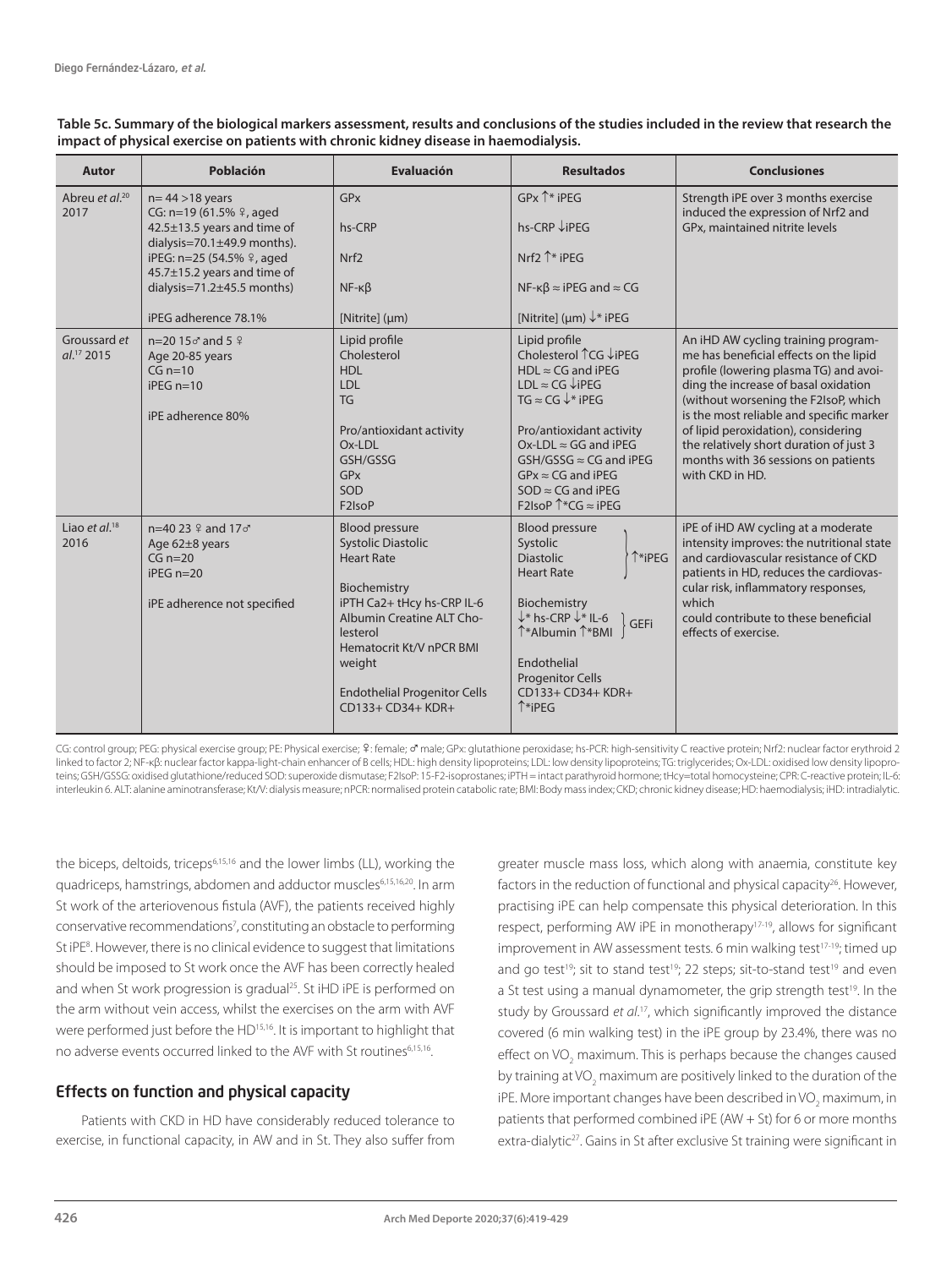the UL and the LL6,15. However, the patients with better adherence to the iPE programme obtained greater increases (120%) than patients with lower adherence (40-50%)<sup>6</sup>. The same occurred with significant improvements in AW resistance, with gains of 55% for patients with high adherence and 45% for average adherence<sup>6</sup>. This would indicate that adherence to iPE plays a key role in improving physical function and capacity of CKD in HD.

Studies that performed combined iPE<sup>6,16</sup> revealed significant improvements in St and AW capacity<sup>6</sup> and in daily physical activity<sup>16</sup>. The study by Cho et al.<sup>16</sup>, revealed significant increases in equivalent metabolic rate (EMR) in the AW iPE and combined iPE between the basal situation and following 36 sessions. Significant increases were also demonstrated between the combined iPE group and the control group at the end of the study. Therefore, an increase of the EMRs is directly linked to the significant increase of active episodes of time spent performing moderate combined iPE16. These health-related outcomes linked to physical function and daily physical activity suggest that combined iHD iPE is the most suitable type during HD to contribute to delaying the progression of CKD<sup>5</sup>. Logically, following an iHD iPE programme (AW, St or combined) reduces sedentary episodes<sup>16</sup>.

#### Effects on health-related quality of life

Determining health-related quality of life (HRQOL) that establishes multidimensional health outcomes<sup>28</sup>, may contribute to establishing, perfecting and assessing iHD iPE programmes.

The most used tool by the studies analysed in this work was the SF-36 questionnaire (Short Form-36 Health Survey)<sup>6,15,19,20</sup>, which refers to what the patients think about their own health, how they feel and if they are able to perform routine activities<sup>29</sup>. Generally speaking, iHD iPE programmes contributed to improving the HRQOL assessed using the SF-36, and results were significant in the physical<sup>6,15,19,20</sup>, mental<sup>6,20</sup>, social<sup>15,19</sup>, emotional<sup>15</sup>, general health<sup>19,20</sup> and QS<sup>19</sup> sub-scales. Wu et al.<sup>19</sup> assessed HRQOL using the KDQOL-SFTM (Kidney Disease Quality of Life Short Form), which includes the SF-12 as the generic core of HRQOL plus the load of kidney disease<sup>28</sup>, with HRQOL significantly improving in practically all the generic and specific dimensions of the KDQOL-SFTM.

HRQOL in CKD patients is also related to alterations of QS and/or uraemic restless leg syndrome30. Cho *et al.*16 described improvements in QS after 12 weeks of iHD iPE, demonstrating in particular a significant decrease of the movement index for the iPE group (AW, St and combined) and also a significant reduction in the sleep fragmentation index compared to the control group. These results were similar to those reported previously by Afshar *et al*. 31. Furthermore, an increase in opioid levels (β-endorphins) from performing iPE, appears to be one of the mechanisms that attenuates restless leg syndrome32 and would lead to improved QS. In addition, the improvements that iPE has on emotional factors<sup>15</sup>, depression<sup>15</sup>, increased energy consumption assessed in the EMRs<sup>16</sup> and in physical capacities<sup>6,15-19</sup>, could lead to improvements in QS, which would stimulate good HRQOL in CKD patients.

### Effects on biological markers

The possibility of using biomarkers and tools to monitor iHD iPE programmes could allow us to assess the effectiveness of iPE and the progression of the CKD in real time<sup>5</sup>. Some biomarkers have already been used to control iHD iPE studies17,18,20.

OS and inflammation play a key role in the development and progression of CKD, and in addition, its complications - such as endothelial dysfunction and bone mineral disease - are critical factors that contribute to the morbimortality of patients in HD<sup>33</sup>. Moreover, physical inactivity is an important factor that contributes to chronic inflammation and to the alteration of the pro/antioxidant balance<sup>25</sup>. OS is caused by a deficiency in endogenous antioxidant capacity and the increased production of reactive oxygen species (ROS) activating various transcription factors, including the nuclear factor κB (NF-κB), which regulates the expression of genes responsible for activating the synthesis of inflammatory cytokines like the interleukin-6 (IL-6), interleukin-8 (IL-8), and the monocyte chemotactic-1 (MCP-1)34. However, Nrf2 is recognised as a transcription factor responsible for suppressing the pro-inflammatory signalling channels and activating antioxidant mechanisms mediated by NF-κB35. In the study by Abreu et al.<sup>20</sup>, after 12 weeks of St iPE, the expression of Nrf2 and of glutathione peroxidase (GPx) were significantly induced. Therefore, the increase of the Nrf2 expression could a therapeutic strategy to reduce OS and inflammation in patients with CKD associated NF-κB. Although this study<sup>20</sup> is the only one to assess Nrf2 in humans during iPE in HD, there is evidence in murine models with CKD that prove that iPE can increase the expression of the Nrf2 gene<sup>35,36</sup>. The GPx neutralises OS and reduces the ROS<sup>37</sup>, the significant increase of this GPx enzyme would stimulate the defence of the organism in CKD patients against the damaging effect of the OS and the ROS. The inflammatory states also revealed a tendency to reduce, which is reflected in the decrease of high-sensitivity C reactive protein (hs-CRP), which is a risk factor associated with cardiovascular disease in CKD patients in HD<sup>31</sup>. Together, these findings could position 12-week St iHD iPE as a modulating therapy of IS and of inflammation in patients with CKD.

Triglyceridemia is the most common blood lipids anomaly in patients with CKD and is considered a cardiovascular disease risk factor5. Groussard *et al*. 17 observed a significant reduction in the triglyceride plasma concentration (-23%), indicating an improvement in the lipid profile, after 36 AW iPE sessions. Furthermore, it prevents the increase of OS as it keeps isoprostane F2 $\alpha$  (F2 $\alpha$ -IsoP) levels under control, which is the most reliable and specific marker of lipid peroxidation in the iPE group. In turn, in the control group F2α-IsoP uncreased significantly. Therefore, AW iPE comprising stationary cycling iHD, could represent a useful strategy against hypertriglyceridemia and an increase in OS.

Endothelial progenitor cells (EPC) mobilised from the bone marrow, work as an endogenous agent in repairing the vascular endothelial system, contributing to angiogenesis and combating atherosclerosis. During CKD, EPC function reduces and deteriorates, which contributes to an increased risk of cardiovascular disease in patients with HD<sup>38</sup>. iHD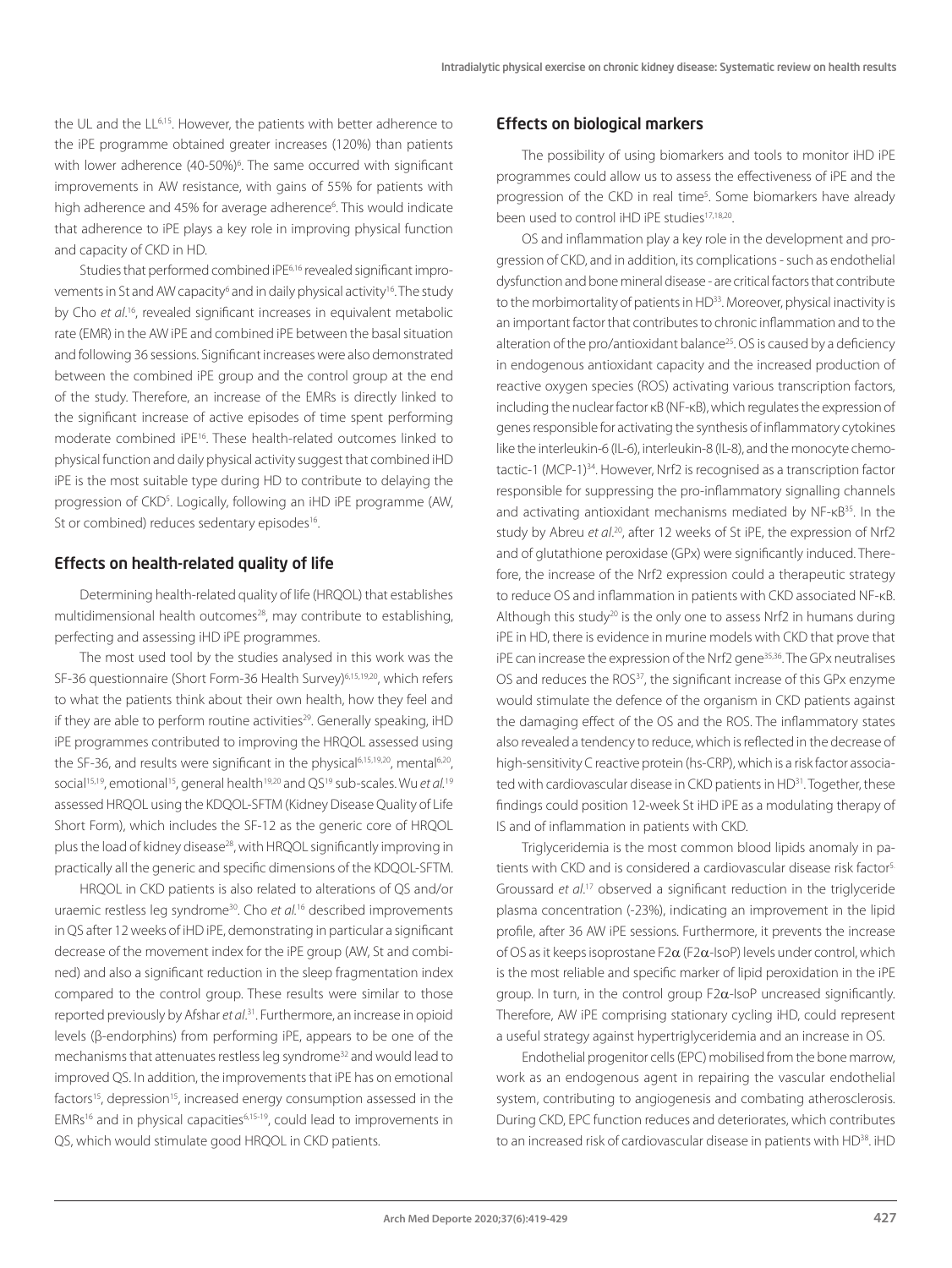stationary cycling AW iPE<sup>18</sup> significantly increased the number of EPC. monitored by CD133, CD34 and KDR in patients with CKD in HD. Furthermore, inflammation of endothelial cells causes EPC dysfunction. Therefore, the anti-inflammatory effect of iPE can contribute to increasing the number and improvement of EPC function. The anti-inflammatory effect of AW iPE was proven with the significant reductions of IL-6 and hs-CRP. Furthermore, these authors18 revealed a high correlation (r=0.721 *p*<0.001) between the EPC and the significant improvement of AW capacity in the 6 min walking test.

Therefore, these results, assessed using biomarkers, reveal that moderate intensity AW and/or St HD iPE performed over 3 months, is able to reduce the risk of mortality due to the multiple co-morbidities of CKD patients, especially cardiovascular risks, by reducing OS (stimulating NrF2 and GPx; modulation of F2α-IsoP), inflammation (reduction of IL-6 and hs-CRP), regulation of the lipid profile (reduction of plasma triglycerides) and stimulation of the EPC.

#### Limitations and strengths

The main limitations are linked to the low number of studies researched on this issue and with the relatively small number of participants. We should highlight that the two studies were not randomised and one of them used a crossover design. They were performed on demographics with different levels of physical activity and research protocols, which increases heterogeneity between the studies. However, all the subjects were at the same stage of the illness IV, with 3 or more months of maintenance HD. Furthermore, a strength of this systematic review would be the quality control via PRISMA and Mc Master.

# Conclusion

Performing iHD iPE with AW, St and combined work programmes, stimulates health outcomes related to physical capacity and function; HRQOL and biological markers. Performing iPE leads to increased aerobic resistance, UL and LL muscle strength, reduces sedentary behaviour, and has a direct beneficial effect on the HRQOL of CKD patients, giving them emotional, social and psychological improvements. Furthermore, iHD iPE is able to control the OS stimulating NrF2 and GPx and the modulation of  $F2\alpha$ -IsoP, inflammation caused by the reduction of IL-6 and hs-CRP, the regulation of the lipid profile and a reduction of plasma triglycerides and the stimulation of the EPC. Along with these outcomes, they allow for reduced mortality risks associated with the multiple co-morbidities of CKD patients, particularly cardiovascular.

# Acknowledgements

The authors acknowledge the Cellular, Histology and Pharmacological Department, Health Sciences Faculty, University of Valladolid in the Soria Campus and the Neurobiology Research Group, Medicine Faculty, University of Valladolid.

# Conflict of interest

The authors claim to have no conflict of interest whatsoever.

# **Bibliography**

- 1. Levey AS, Coresh J. Chronic kidney disease. *Lancet.* 2012;379:165-80.
- 2. Fernández Lara MJ, Ibarra Cornejo JL, Aguas Alveal EV, González Tapia CE, Reffers Q, Galvarino D. Beneficios del ejercicio físico en pacientes con enfermedad renal crónica en hemodiálisis*. Enferm Nefrol.* 2018;21:167-81.
- 3. Stack AG, Molony DA, Rives T, Tyson J, Murthy BV. Association of physical activity with mortality in the US dialysis population. *Am J Kidney Dis*. 2005;45:690-701.
- 4. Howden EJ, Coombes JS, Strand H, Douglas B, Campbell KL, Isbel NM. Exercise training in CKD: efficacy, adherence, and safety. *Am J Kidney Dis.* 2015;65:583-91.
- 5. Webster AC, Nagler EV, Morton RL, Masson P. Chronic kidney disease. *Lancet.* 2017;389: 1238-52.
- 6. Anding K, Bär T, Trojniak-Hennig J, Kuchinke S, Krause R, Rost JM, *et al.* A structured exercise programme during haemodialysis for patients with chronic kidney disease: clinical benefit and long-term adherence. *BMJ Open.* 2015;5:e008709.
- 7. Wilund KR, Jeong JH, Greenwood SA, editors. Addressing myths about exercise in hemodialysis patients. *Seminars in dialysis*; 2019: Wiley Online Library.
- 8. Cheema B, Abas H, Smith B, O'Sullivan A, Chan M, Patwardhan A, *et al*. Progressive exercise for anabolism in kidney disease (PEAK): a randomized, controlled trial of resistance training during hemodialysis. *J Am Soc Nephrol*. 2007;18:1594-601.
- 9. Sheng K, Zhang P, Chen L, Cheng J, Wu C, Chen J. Intradialytic exercise in hemodialysis patients: a systematic review and meta-analysis. *Am J Nephrol*. 2014;40:478-90.
- 10. Parsons TL, Toffelmire EB, King-VanVlack CE. Exercise training during hemodialysis improves dialysis efficacy and physical performance. *Arch Phys Med Rehabil.* 2006;87:680-7.
- 11. Oguchi H, Tsujita M, Yazawa M, Kawaguchi T, Hoshino J, Kohzuki M, *et al.* The efficacy of exercise training in kidney transplant recipients: a meta-analysis and systematic review. *Clin Exp Nephrol.* 2019;23:275-84.
- 12. Gomes Neto M, De Lacerda FFR, Lopes AA, Martinez BP, Saquetto MB. Intradialytic exercise training modalities on physical functioning and health-related quality of life in patients undergoing maintenance hemodialysis: systematic review and meta-analysis. *Clin Rehabil*. 2018;32:1189-202.
- 13. Liberati A, Altman DG, Tetzlaff J, Mulrow C, Gøtzsche PC, Ioannidis JP, *et al.* The PRISMA statement for reporting systematic reviews and meta-analyses of studies that evaluate health care interventions: explanation and elaboration. *Ann Intern Med*. 2009;151:W65-W94.
- 14. Law M, Stewart C, Pollock N, Letts L, Bosch J, Westmorland M. *McMaster critical review form-Quantitative studies.* Hamilton, Ontario: McMaster University Occupational Therapy Evidence-Based Practice Research Group. 1998.
- 15. Chan D, Green S, Fiatarone Singh M, Barnard R, Cheema BS. Development, feasibility, and efficacy of a customized exercise device to deliver intradialytic resistance training in patients with end stage renal disease: Non-randomized controlled crossover trial. *Hemodial Int.* 2016;20:650-60.
- 16. Cho J-H, Lee J-Y, Lee S, Park H, Choi S-W, Kim JC. Effect of intradialytic exercise on daily physical activity and sleep quality in maintenance hemodialysis patients. *Int Urol Nephrol.* 2018;50:745-54.
- 17. Groussard C, Rouchon-Isnard M, Coutard C, Romain F, Malardé L, Lemoine-Morel S, *et al.* Beneficial effects of an intradialytic cycling training program in patients with end-stage kidney disease. *Appl Physiol Nutr Metab.* 2015;40:550-6.
- 18. Liao M-T, Liu W-C, Lin F-H, Huang C-F, Chen S-Y, Liu C-C, *et al.* Intradialytic aerobic cycling exercise alleviates inflammation and improves endothelial progenitor cell count and bone density in hemodialysis patients. *Medicine (Baltimore).* 2016;95:e4134.
- 19. Wu Y, He Q, Yin X, He Q, Cao S, Ying G. Effect of individualized exercise during maintenance haemodialysis on exercise capacity and health-related quality of life in patients with uraemia. *J Int Med Res.* 2014;42:718-27.
- 20. Abreu C, Cardozo L, Stockler-Pinto M, Esgalhado M, Barboza J, Frauches R, *et al*. Does resistance exercise performed during dialysis modulate Nrf2 and NF-κB in patients with chronic kidney disease? *Life Sci.* 2017;188:192-7.
- 21. Dungey M, Bishop NC, Young HM, Burton JO, Smith AC. The impact of exercising during haemodialysis on blood pressure, markers of cardiac injury and systemic inflammationpreliminary results of a pilot study. *Kidney Blood Press Res.* 2015;40:593-604.
- 22. Rodriguez HJ, Domenici R, Diroll A, Goykhman I. Assessment of dry weight by monitoring changes in blood volume during hemodialysis using Crit-Line. *Kidney Int.*  2005;68:854-61.
- 23. Moore GE, Painter PL, Brinker KR, Stray-Gundersen J, Mitchell JH. Cardiovascular response to submaximal stationary cycling during hemodialysis. *Am J Kidney Dis.* 1998;31:631-7.
- 24. Jeong JH, Biruete A, Fernhall B, Wilund KR. Effects of acute intradialytic exercise on cardiovascular responses in hemodialysis patients. *Hemodial Int.* 2018;22:524-33.